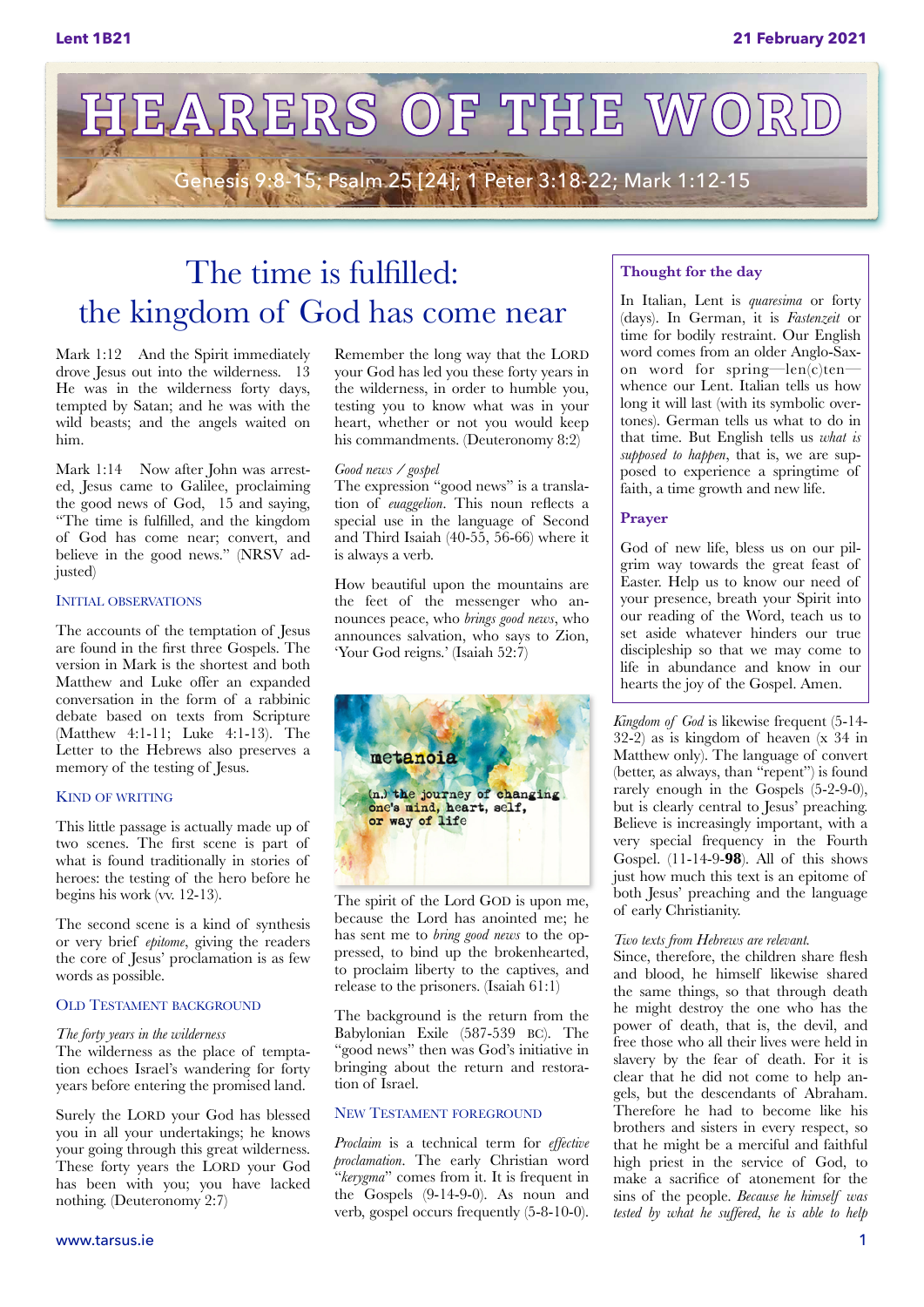*those who are being tested.* (Hebrews 2:14-18)

Since, then, we have a great high priest who has passed through the heavens, Jesus, the Son of God, let us hold fast to our confession. For we do not have a high priest who is unable to sympathise with our weaknesses, *but we have one who in every respect has been tested as we are, yet without sin.* Let us therefore approach the throne of grace with boldness, so that we may receive mercy and find grace to help in time of need. (Hebrews 4:14-16)

#### ST PAUL

No testing has overtaken you that is not common to everyone. God is faithful, and he will not let you be tested beyond your strength, but with the testing he will also provide the way out so that you may be able to endure it. (1Corinthians 10:13)

#### BRIEF COMMENTARY

**Verse 12** Although this is still within the first chapter of Mark, this is the third mention of the Spirit. The verb used is very strong: literally, the Spirit threw him out into the wilderness. The wilderness is the place of both test and encounter with God, in the biblical tradition.

**Verse 13** The language here is metaphorical: forty = resumption of Israel's time in the desert; Satan = encounter with evil; wild beasts  $=$  temptations; angels = God's presence. This testing is a preparation for the ministry, which very explicitly in Mark takes on the forces of evil:

And the scribes who came down from Jerusalem said, 'He has Beelzebul, and by the ruler of the demons he casts out demons.' And he called them to him, and spoke to them in parables, 'How can Satan cast out Satan? If a kingdom is divided against itself, that kingdom cannot stand. And if a house is divided against itself, that house will not be able to stand. And if Satan has risen up against himself and is divided, he cannot stand, but his end has come. But no one can enter a strong man's house and plunder his property without first tying

up the strong man; then indeed the house can be plundered. Truly I tell you, people will be forgiven for their sins and whatever blasphemies they utter; but whoever blasphemes against the Holy Spirit can never have forgiveness, but is guilty of an eternal sin'— for they had said, 'He has an unclean spirit.' (Mark 3:22-30)

**Verse 14** Because Jesus was a follower of John the Baptist, his ministry starts only when it is impossible for John himself to continue. Jesus' own preaching resembles that of John in content and vocabulary. However, Jesus preaches God's compassionate love in contrast to judgement and condemnation.

**Verse 15** Time = the *kairos* (not *chronos*) the time of special intervention from God. The coming near of the kingdom will be realised in Jesus' healing and table-fellowship. Eventually, it became clear that the kingdom would come not only through the ministry but also through the person of Jesus.

The sequence here is important: gift (the kingdom) and response (conversion). God already accepts us before we convert, as St Paul notes in Romans "But God proves his love for us in that while we still were sinners Christ died for us." (Romans 5:8). Repent, literally *metanoeite*, means to take on a new way of looking at things, change in world view. Convert is always a better translation.

#### POINTERS FOR PRAYER

**1.** We are at a major turning point in the life of Jesus when he is about to start his public ministry. Mark tells us this was preceded by a deep inner struggle when his resolve to take on his God-given mission was tested. Recall important decisions in your own life. Were they accompanied by struggle and doubt? Who were the angels who supported you at that time? Give thanks for them.

**2.** Such periods of anxiety may seem like wilderness experiences at the time with nothing positive about them. Later, with hindsight, we may see it as a necessary testing that was for our good. Perhaps, like Jesus, you recall a time when the Spirit of God led you into the wilderness to be tested and after the experience you had a clearer sense of your own identity or your purpose in life?

**3.** The arrest of John the Baptist was the occasion of the start of the public ministry of Jesus. When has some event outside of your control unexpectedly led you into some new and fruitful activity?

**4.** Convert and believe the good news was the heart of the message of Jesus. It was not a call to penance but to a change of heart, a change of attitude, leading to a change in behaviour. The kingdom of God is a kingdom of right relationships: with God, with one another, with creation, with ourselves. It is a change that leads to a fuller life. When have you found that a change in your attitude towards God, others, yourself, or the world around you, has led you to a more fulfilled or more fruitful life?

**5.** There is immediacy about the call of Jesus: "the time is fulfilled, and the kingdom of God has come near". Recall when you had a realisation that now was the moment of opportunity – for a change in your life, for a spiritual renewal, or a time to give a wholehearted yes to life. At this moment to what do you believe you are invited to say yes?

#### PRAYER

God of the covenant, O God of mystery, as the forty days of deluge swept away the world's corruption and watered new beginnings of righteousness and life, so in the saving flood of baptism your people are washed clean and born again.

Throughout these forty days, we beg you, unseal for us the wellspring of your grace, cleanse our hearts of all that is not holy, and cause your gift of new life to flourish once again.

Grant this through your Son, Jesus Christ, our liberator from sin, who lives and reigns with you in the unity of the Holy Spirit, God, for ever and ever. Amen.

| Lent 1 | Genesis 9:8-15              | <b>Noah</b>         | $\textbf{Ps} 25 (24)$    | 1 Pet 3:18-22 | <b>Mark 1:12-15</b> |
|--------|-----------------------------|---------------------|--------------------------|---------------|---------------------|
| Lent 2 | Genesis 22:1-2, 9-13, 14-18 | Ahraham             | P <sub>S</sub> (116) 115 | Rom 8:31-34   | Mark 9:2-10         |
| Lent 3 | Exodus 20:1-17              | <b>Moses</b>        | Ps(19)18                 | 1 Cor 1:22-25 | John 2:13-25        |
| Lent 4 | 2 Chron 36:14-16, 19-23     | <b>Exile</b>        | $\text{Ps}$ 137 (136)    | Eph $2:4-10$  | John 3:14-21        |
| Lent 5 | Jeremiah 31:31-34           | <b>New Covenant</b> | Ps 51 (50)               | Heb 5:7-9     | John 12:20-33       |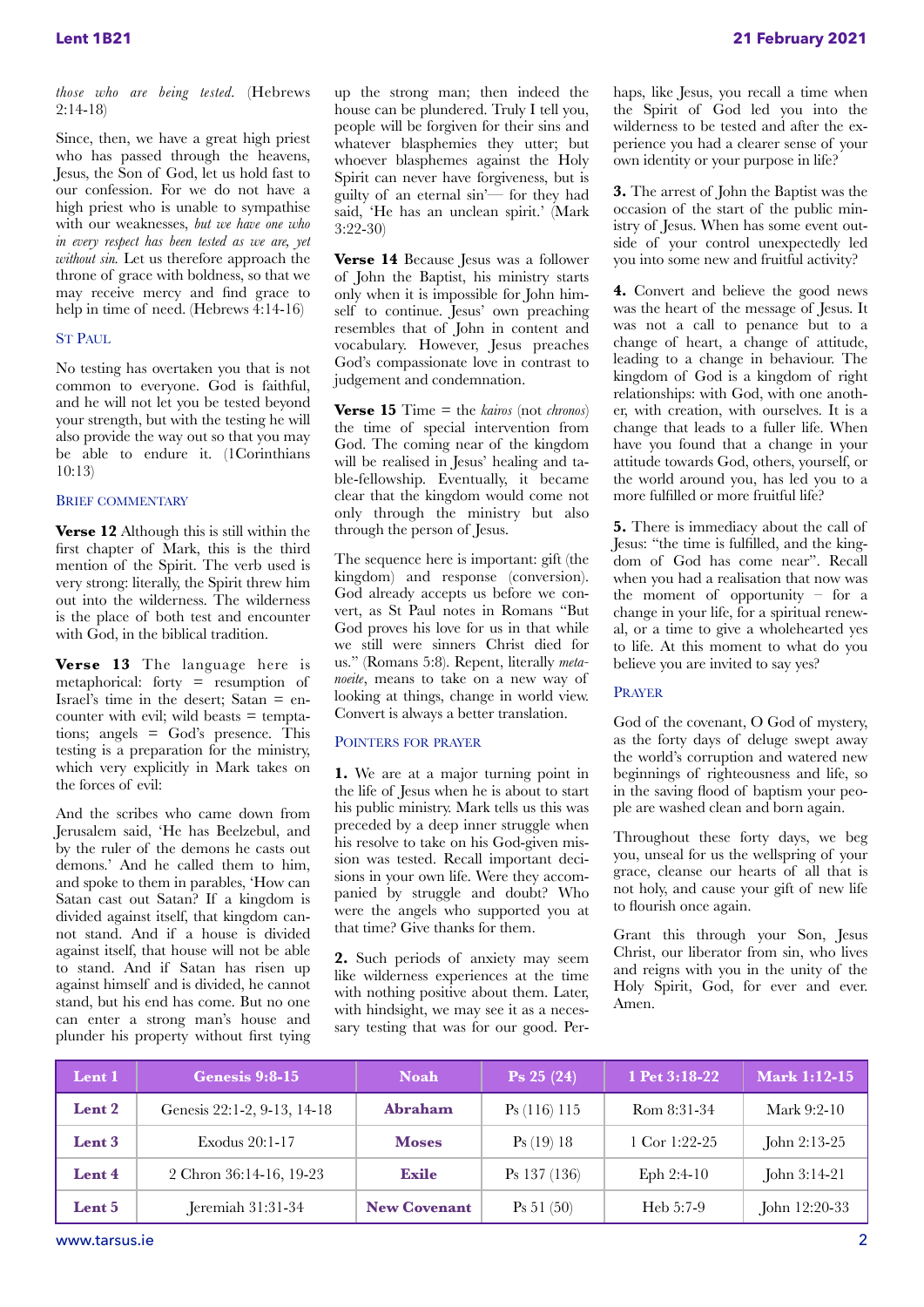## He was put to death in the flesh, but made alive in the spirit

1 Pet 3:18 For Christ also suffered for sins once for all, the righteous for the unrighteous, in order to bring you to God. He was put to death in the flesh, but made alive in the spirit, 19 in which also he went and made a proclamation to the spirits in prison,  $20$  who in former times did not obey, when God waited patiently in the days of Noah, during the building of the ark, in which a few, that is, eight persons, were saved through water. 21 And baptism, which this prefigured, now saves you—not as a removal of dirt from the body, but as an appeal to God for a good conscience, through the resurrection of Jesus Christ, 22 who has gone into heaven and is at the right hand of God, with angels, authorities, and powers made subject to him.

#### INITIAL OBSERVATIONS

It is not only the mention of Noah and the ark which makes this reading appropriate. The link with the early proclamation or kerygma and the mention of baptism both make this an excellent reflection for the start of Lent.

#### KIND OF WRITING

The overall letter has a straightforward structure, probably inspired by the Pauline model.

| $1:1-2$     | Greeting           |
|-------------|--------------------|
| $1:3-12$    | Thanksgiving       |
| $1:13-5:11$ | Body of the letter |
| 5:12-14     | Conclusion         |

Our excerpt comes from a long section reflecting on suffering in the midst of hostility running from 3:13-5:11. Behind the teaching in 3:18-22 stands an early Christian hymn, which may have resembled this:

*Because Christ also suffered once for sins, the just for the unjust, to bring you to God, by being put to death in the flesh but by being made alive in the spirit. In it he went and preached to the spirits in prison* 

#### ORIGIN OF THE READING

Quite a good deal is known of the historical Simon Peter, from the Gospels, the Acts, the letters of Paul and extrabiblical sources such as 1 Clement and the letter of Ignatius to the Romans. In

general, however, it is thought that the documents bearing his name are not by the apostle himself but by a disciple, writing a generation or so later. The arguments in favour of this are: the excellent Greek, the reception of Pauline concepts and even language, the linking of the associates of the two apostles, images such a Babylon for Rome—current only after 70 AD, similarities with 1 Clement (c. 95 AD), the reference to an "elder" as the author.

It looks like a circular letter to the churches of Asia Minor undergoing some kind of distress and marginalisation. Finally, it shows the tendency to bring together Petrine and Pauline traditions, probably in Rome. It is a real letter offer real encouragement to real people

#### RELATED PASSAGES

For if God did not spare the angels who sinned, but threw them into hell and locked them up in chains in utter darkness, to be kept until the judgment, and if he did not spare the ancient world, but did protect Noah, a herald of righteousness, along with seven others, when God brought a flood on an ungodly world, and if he turned to ashes the cities of Sodom and Gomorrah when he condemned them to destruction, having appointed them to serve as an example to future generations of the ungodly, and if he rescued Lot, a righteous man in anguish over the debauched lifestyle of lawless men, (for while he lived among them day after day, that righteous man was tormented in his righteous soul by the lawless deeds he saw and heard)  $-i\hat{f}$ so, then the Lord knows how to rescue the godly from their trials, and to reserve the unrighteous for punishment at the day of judgment, especially those who indulge their fleshly desires and who despise authority. (2Peter 2:4–10)

#### BRIEF COMMENTARY

**Verse 18a** The opening sentence reminds us that our ethics and behaviour are grounded *Christologically* in the destiny of Jesus. The "righteous for the unrighteous" is a citation from the Fourth Suffering Servant Song, Is 53:11-12. There is a robust dispute about the first verb in this sentence: should it read *died* (as in the JB and the Lectionary) or *suffered* (as here and in many versions)? The balance of probability is in favour of the NRSV above. Christ's suffering is meant to encourage Christians in their later and lesser suffering.

**Verse 18b** The contrast is not between the material and the spirit, to the detriment of the former, but rather a contrast between two worlds, present earthly existence and future transcendent vindication.

**Verses 19-20a** Who are "the spirits in prison"? There are two possibilities, bearing in mind that it is all somewhat obscure. It could mean the fallen angels, as in Gen 6:1-4, 1Cor 6:3; Jude 6; 2 Peter 2:4. It might also mean the generation at the time of Noah who did not repent and were awaiting judgment. See 2 Peter 2:4-10, above. The harrowing of hell or, better, the *anastasis* became a significant part of Christian iconography.

**Verse 20b-21** The flood story is now read as an allegory of the washing of baptism. The few—only eight—is a reassurance to the Christian minority. Baptism is not automatic but works (a) through a good conscience, unlike those others of Noah's day who did not hear the call to repentance and (b) through Jesus' own resurrection. There is a possible allusion to baptism by immersion.

**Verse 22** The enthronement of Christ is taken from Psalm 110, regularly used in the NT. The submission of the powers to him points perhaps to their final restoration and redemption.

#### POINTERS FOR PRAYER

**1.** The beginning of Lent is a really good time to reflect again upon my own baptism, what that means to me now and how I hope to live it more richly in the spiritual springtime of Lent.

**2.** Baptism cannot be separated from repentance, the foundational call in Jesus' preaching. Metanoia is not merely a moral improvement but a total reorientation of outlook and values.

#### PRAYER

Saviour God and Abba, you came to the help of generations before us and we call upon you now to come to us again. Make us every more closely your sons and daughters that we may truly be your children, standing before you in good conscience, by the grace of your Son, our Lord Jesus Christ, who lives and reigns with you in the unity of the Holy Spirit, God for ever and ever. Amen.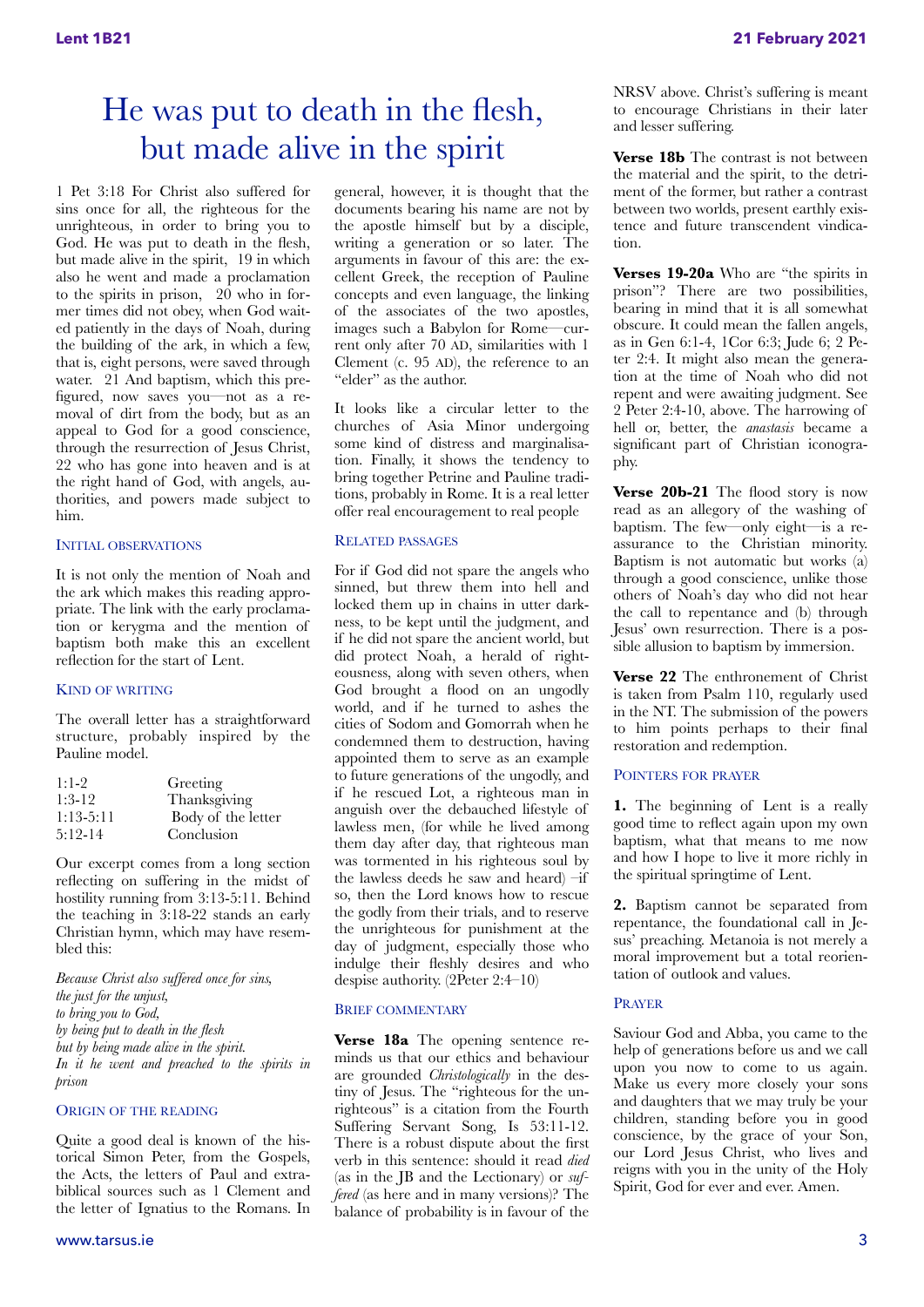# I will remember my covenant that is between me and you and every living creature

Gen 9:8 Then God said to Noah and to his sons with him, 9 "As for me, I am establishing my covenant with you and your descendants after you, 10 and with every living creature that is with you, the birds, the domestic animals, and every animal of the earth with you, as many as came out of the ark. 11 I establish my covenant with you, that never again shall all flesh be cut off by the waters of a flood, and never again shall there be a flood to destroy the earth." 12 God said, "This is the sign of the covenant that I make between me and you and every living creature that is with you, for all future generations: 13 I have set my bow in the clouds, and it shall be a sign of the covenant between me and the earth. 14 When I bring clouds over the earth and the bow is seen in the clouds, 15 I will remember my covenant that is between me and you and every living creature of all flesh; and the waters shall never again become a flood to destroy all flesh.

#### INITIAL OBSERVATIONS

The primeval history of Genesis 1-11 illustrates human depravity and divine grace, in the great cycles of Eden, Cain and Abel, the Flood and the Tower of Babel. God's forgiveness and grace continually outweigh the evil perpetrated by humans, so that the goodness of creation and the goodness of the creator are the prominent themes. The penultimate blessing of Noah and his descendants (9:1-7) echoes the blessing in Genesis 1.

Furthermore, later writers infiltrated into these foundational sagas a much later theology of covenant, thus making the ancient popular stories into bearers of the newest theology. All of this means that a cycle, such as that of the Flood, needs to be read (i) against the large Ancient Near Eastern background, (ii) within the book of Genesis and (iii) in the light of the later reception within the bible of the tale itself. There is also an interest in "explaining" natural phenomena, such as rainbows.

#### KIND OF WRITING

The biblical flood relies on two divergent traditions, which have been brought together to enrich the story.

**Yahwist:** 6:5-8; 7:1-5,7; 10, 12, 16b-20, 22-23; 8:2b-3:a, 6, 8-12, 13b, 20-22. The J source prefers the divine name "Yahweh", a ready-made ark, a forty-day flood (with forty days embarking and disembarking), and an emotionally expressive deity. Two of each species with no distinction of clean and unclean.

**Priestly:** 7:8-9, 11, 13-16a, 21, 24; 8:1- 2a, 3b-5, 7, 13a, 14-19; 9:1-17. The P source prefers the name "Elohim,", shows Noah commanded to build the ark to specific dimensions, depicts a 150 day flood (and 150-day ebbing), and a dispassionate, legally minded deity. Seven pairs of the clean and one pair each of the unclean.

The careful and successful stitching together of two tales makes for a rich theological reading of the human condition in relation to God.

#### ORIGIN OF THE READING

Scholars regularly consider Genesis 1-11 to be distinct from the series of coherent family cycles which follow in the book of Genesis (Abraham, Jacob and Joseph). Within the primeval history, four narrative sequences all begin with a sin of some kind: Eden (Gen 2:4-3:4), the story of Cain and Abel (4:1-6), universal corruption (Gen 6:1-7) and the hubris of Babel (11:1-9). There is a final framing of hope, because God's goodness and forgiveness are continually underscored, with the result that amid the desolation of the human condition, hope is possible.

#### RELATED PASSAGES

*The flood:* 1Chr 1:4; Ezek 14:14, 20; Is 24:1, 4 , 5; 43:2; 54:8.9; Ps 18:16; 65:5-8; 69:1-2; 89:9; 93:3 (Hebrew Bible) Tobit 4:12; Sir 44:17 and Wis 10:14 (Greek OT). *Everlasting covenants:* Gen 9:16; 17:7, 13, 19. *The rainbow:* Sir 43:11–12; 50:6-7

#### BRIEF COMMENTARY

**Verses 8-9** According to the myth, this is every human being because eventually all are "descended" from these sole survivors. Covenant: cf. Gen 6:18.

**Verse 10** A remarkable text: God restores good relationships with all of

## creation. **Verse 11** Cf. Gen 8:21-22.

#### Verse 12 A repetition.

**Verse 13** Technically, an etiological tale accounting for the phenomenon of light refracting through water. Didactically, it is a clever use of a beautiful natural event, which often marks the end of a period of rainfall ("flood"). There is a slight military air, because God hangs up the weapon (bow and rainbow are the same word in Hebrew), thereby ending the warfare.

#### **Verse 14** Familiar to us all.

**Verse 15** A full guarantee of God's permanent protection. It is worth noting that the rainbow serves as a reminder to God! Cf. Ezek 1:29 and Rev 4:3.

#### POINTERS FOR PRAYER

**1.** While faith is not only about consolation, the sense that "all will be well" is surely a core conviction of whoever believes in God. When have I needed this reassurance in my own life? When have I felt truly in the hands of God, "in whom we live and move and have our being"?

**2.** In these days of greater awareness of the essential connectedness of all things, it may help to notice that the covenant God makes is with all of creation, including ourselves. When have I become aware of being part of God's great project? How do I live that responsibility?

**3.** The rainbow is beautiful and, no matter how often we see one, it still brings a sense of wonder and awe. Almost always, we stop to look, even briefly. For people with sight, colour is a huge part of the delight we have in creation, the sky, the land and the oceans. Is there some particular memory of a moment when sheer magnificence of created reality brought me into God's presence?

#### PRAYER

God of steadfastness and hope, may we know in our lives your abiding reassurance that, no matter what happens, you are with us; may we hear you in the small still voice within and not be shaken by the storms of life. As we gaze upon the rainbow, may it remind us of your covenant with Noah and with us all— a guarantee that the forces of destruction will not prevail. Through Christ our Lord. Amen.